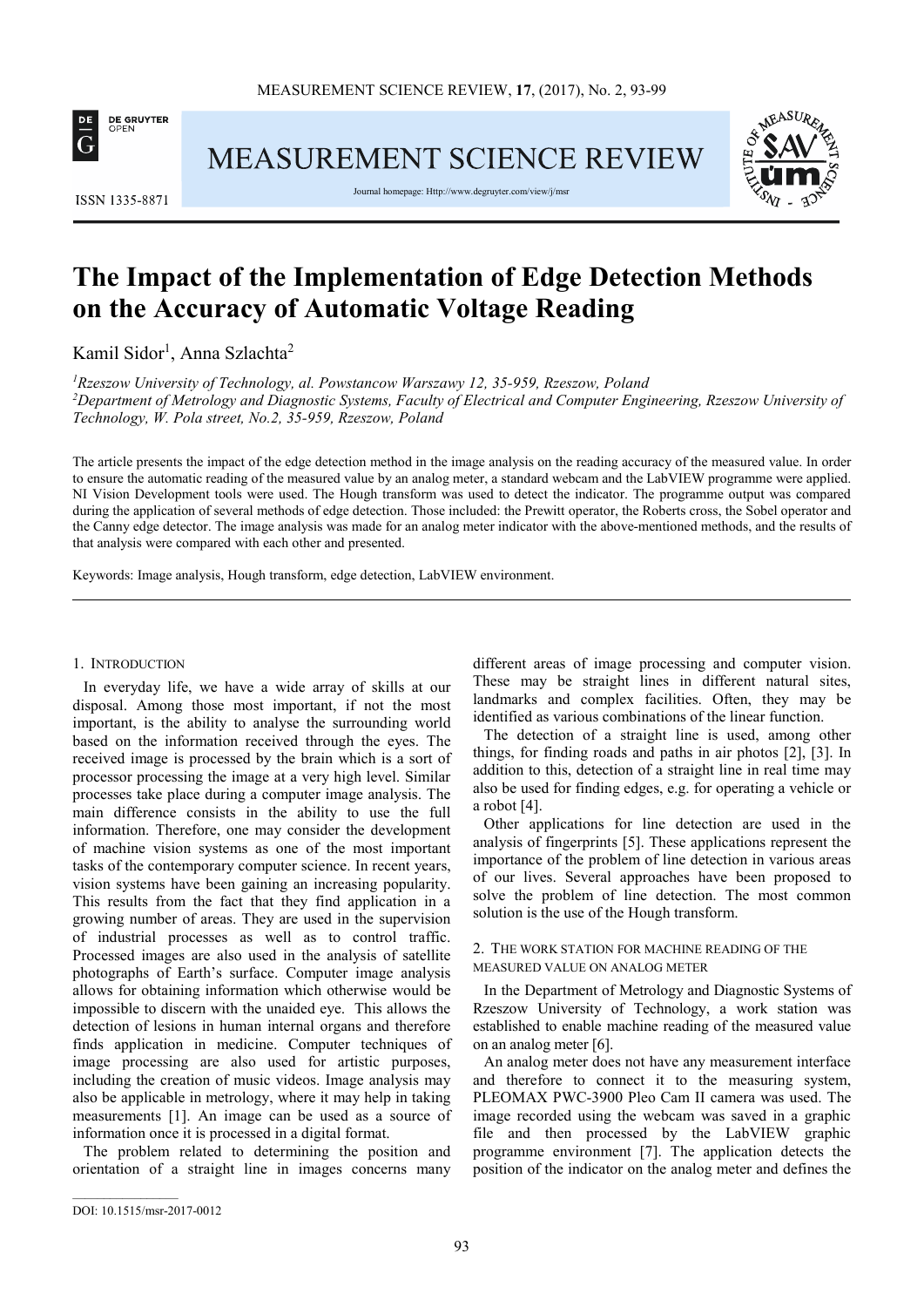measurement range on the basis of the clamp analysis. A photograph of the operating system is shown in Fig.1.



Fig.1. Laboratory work station for the automatic determination of the value measured using an analog meter.

The tool used for research is an analog electromagnetic voltmeter made by Era with the measuring range of: 1,5 V, 3 V, 7,5 V. The developed application works with a meter in the abovementioned ranges. The application will operate correctly provided that the webcam is placed directly over the analog meter. To enable the identification of a measuring range, the camera is placed at a constant angle.

The registration programme cooperates with a webcam, and the image from the webcam is stored in the computer memory.

Fig.2. represents a block diagram of the application reading out of the image from the camera connected to the measuring system.



Fig.2. The block diagram of the application.

Fig.3. presents the view of the programme interface window where the correct detection of the indicator occurred.

The highlighted green area determines the part of the image where a straight line was detected corresponding to the indicator coordinates.

The detection of the indicator position in the analysed image is only one of the stages of the determination of the value measured by the analog meter. The detection of the meter's measuring range is equally important. The developed programme assumed that the "+" clamp of the analog meter is connected properly, i.e. it always remains in

the same position. In order to specify the measuring range, the programme has to analyse the position of the second clamp.



Fig.3. Main page of the application reading the value.

The template matching method was applied, which is used to identify the characteristic features of an image. It consists in comparing the image with a template. The developed algorithm has three templates corresponding to all possible voltmeter clamps. The identification of the measuring range takes place based on the analysis of the x coordinate of the second consecutive clamp. The comparative method results in a probability function. The method's operation is based on two matrices. The first one is a template matrix. It is a result of saving the template in a digital form. The second matrix is a digital mapping of the analysed image. The search is performed by comparing the values of the template with the values in the image. It is required that the probability measure be defined, because it is rarely the case that the template and image are matched perfectly.

The NI Vision Development tool set includes a special programme for creating patterns called NI Vision Template Editor. It enables the creation of one's own templates and the edition of those created earlier.

## 3. HOUGH TRANSFORM

In order to determine the position of the indicator, the Hough transform [8], [9] was used. A straight line may be represented in the Hough space as an angle of inclination *θ* and a distance from the beginning of the coordinate system, described as *ρ* (Fig.4.).



Fig.4. Straight line parameters [10].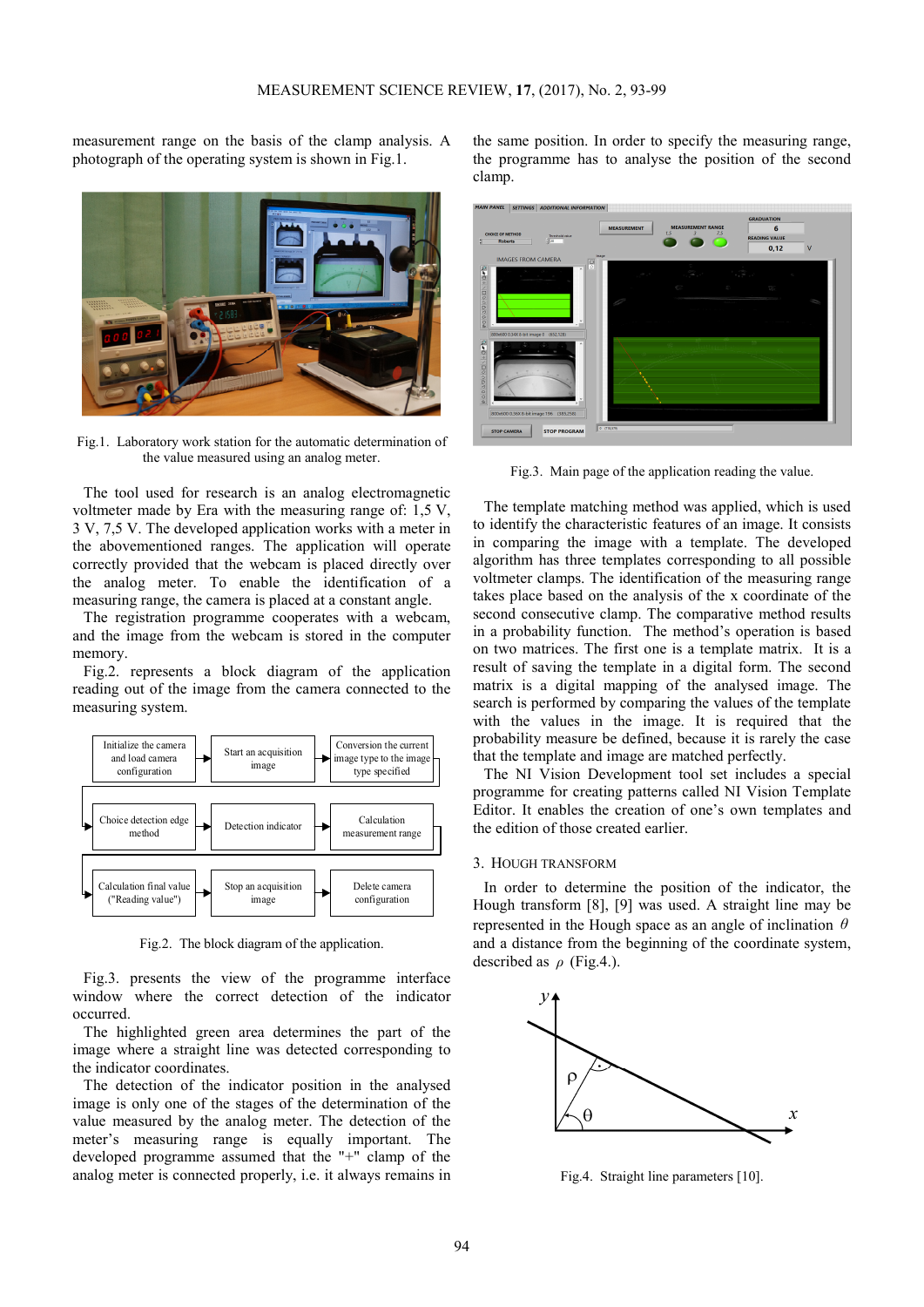The straight line determined in this way is described by the formula [10], [11]:

$$
\rho = x \cos(\theta) + y \sin(\theta) \tag{1}
$$

Parameters  $\theta$  and  $\rho$  make a coordinate system  $(\theta, \rho)$ where the straight line is represented as a point (Fig.4.). The coordinate system of this type is called the *Hough space* [10], [11].

# 4. METHODS OF EDGE DETECTION

To improve the accuracy of the Hough transform, additional methods of edge detection were implemented. The aim of such detection is marking points of a digital image in which the luminance rapidly changes. There are many ways of edge detection, which fall in two categories:

- methods using the analysis of the first-order image derivative (gradient methods) are currently the most popular; they operate by searching the maxima and minima of the first image derivative, and are also called operators or filters;
- methods using the analysis of the second-order derivative in order to detect the edge; usually with the use of zero crossings of the Laplacian or a nonlinear differential expression.

Developed in the LabVIEW environment, the application for edge detection employs only the methods belonging to the former category:

- Roberts cross,
- Sobel operator,
- Prewitt operator,
- Canny edge detector.

They have been applied in the developed application in order to increase the efficiency and accuracy of the reading of a value measured by an analog meter, considering that the indicator is thin and shiny.

## *A. Roberts cross*

The Roberts cross is one of the simplest operators. It is highly sensitive to local image noise and thus it is not used in the images with a high level of noise due to significant errors in detection. The operating principle is based on the calculation of the differences in luminance of pixels arranged side by side diagonally and then after adding their absolute values. The result of the calculation of differences is expressed as a convolution matrix with 2x2 kernels. The resulting image of the edge arises after the calculation of module differences from the corresponding elements of the matrix [12]:

$$
g(i, j) = \begin{cases} 0, \text{dla } f(i, j) < T \\ 1, \text{dla } f(i, j) \ge T \end{cases} \tag{2}
$$

# *B. Sobel operator*

The Sobel operator belongs to the group of simple methods of edge detection. Depending on the factors defining filtering kernels, vertical, horizontal or diagonal edges are detected. The Sobel operator may be expressed as a discrete differentiation operator, computing an approximation of the gradient of the image intensity function. At each point in the image, the operator is the corresponding gradient.

It uses two filters: vertical  $(S_v)$  and horizontal  $(S_x)$ . The  $S_v$ component determines the gradient value for columns, whereas  $S<sub>x</sub>$  for rows. Kernels are expressed by the equation:

$$
S_x = \begin{bmatrix} -1 & 0 & 1 \\ -2 & 0 & 2 \\ -1 & 0 & 1 \end{bmatrix}, S_y = \begin{bmatrix} -1 & -2 & -1 \\ 0 & 0 & 0 \\ 1 & -2 & -1 \end{bmatrix}.
$$
 (3)

Then, based on the formulae, the values of the edges are determined:

$$
G_{mag} = \sqrt{(S_x)^2 + (S_y)^2},
$$
 (4)

$$
G_{\text{dir}} = \arctan\left(\frac{S_y}{S_x}\right) \tag{5}
$$

The Sobel operator is much less sensitive to noise than the Roberts cross, but the edges of the obtained image are of different intensity [13].

# *C. Prewitt operator*

This operator makes it possible to detect vertical, horizontal and diagonal edges. It enables the calculation of approximations of the derivatives with the use of two  $3\times3$ kernels which are convolved with the original twodimensional image. The matrices are asymmetrical in relation to the direction of the detected edge. The set of matrices allows to specify the direction from 0° to 315°.

This method is also known as a formula matching [the kernel] to the actual image. Examples of kernels for angles from 0° to 45° are presented in the formula:

$$
P_x = \begin{bmatrix} -1 & 0 & 1 \\ -1 & 0 & 1 \\ -1 & 0 & 1 \end{bmatrix}, P_y = \begin{bmatrix} 0 & 1 & 1 \\ -1 & 0 & 1 \\ -1 & -1 & 0 \end{bmatrix}
$$
 (6)

The Prewitt algorithm is a good algorithm for determining the size and the orientation of the edge [14].

## *D. Canny's method*

This method was developed in 1986 by John Canny. The Canny edge detector is an edge detection operator that uses a multi-stage algorithm to detect a wide range of edges in images.

The algorithm consists of 4 main stages. The first step involves removing noise with the use of a Gaussian filter.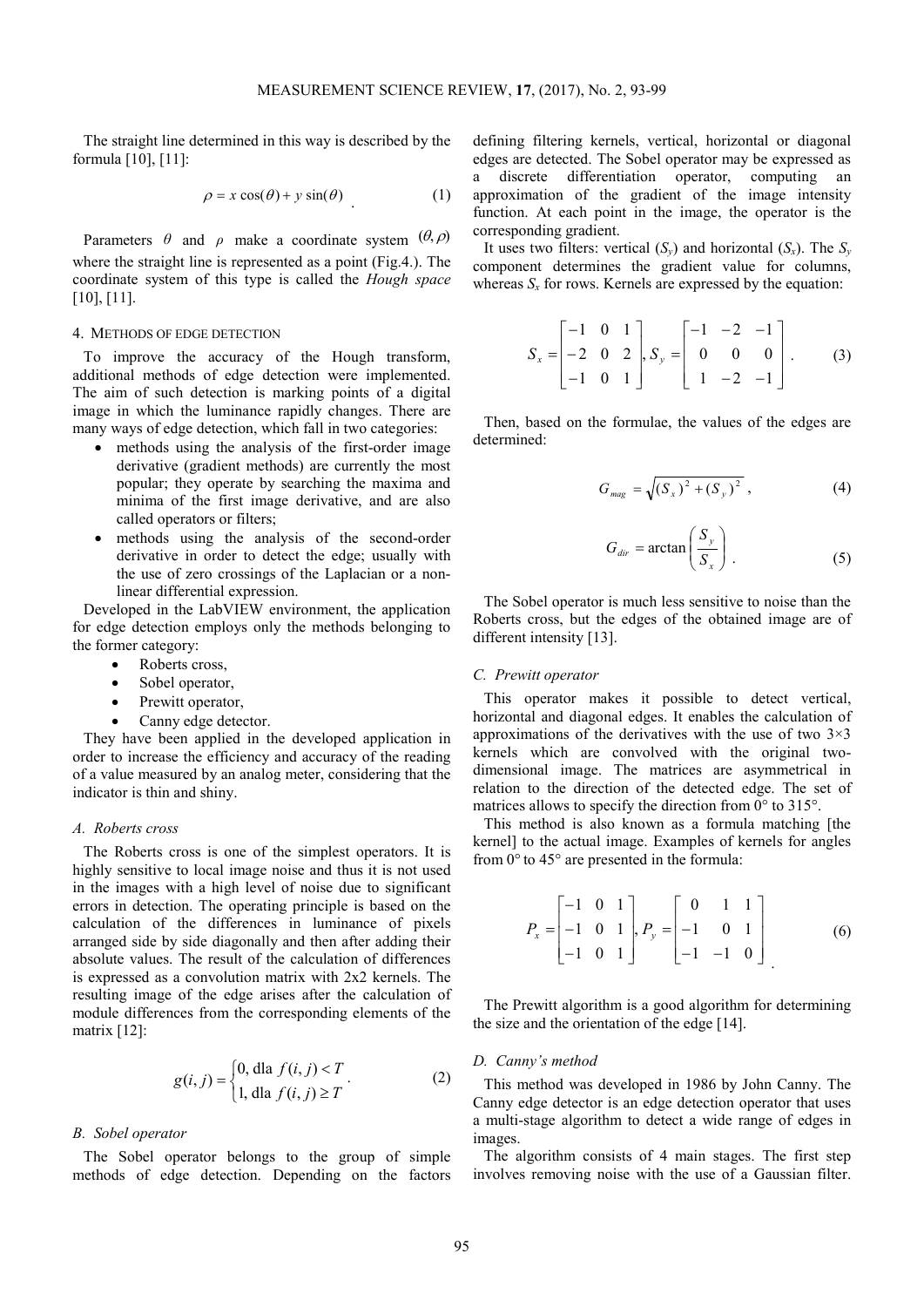As a result, the obtained image is slightly blurred, without any noises.

The next stage features finding the intensity of the image gradient. Considering the fact that edges can be directed in different directions, the algorithm uses four filters to detect the horizontal, vertical, and diagonal edges. Edge operators (e.g. Sobel operator) shall calculate the value of the first derivative of the horizontal and vertical directions. The angle of the edge detection is rounded to four cases representing the horizontal, the vertical and two diagonals (e.g. 0, 45, 90, 135 $^{\circ}$ ). The obtained contours are characterised by a certain width and it is not the width of one pixel.

The third step consists in the elimination of non-maximal values of pixel intensity. Pixels constituting the orthogonal cross-section of the contour are analysed, and those lacking maximum intensity values are turned off. The last step includes thresholding aimed at removing unnecessary edges with inclinations below the set threshold.

Canny's algorithm can be used in many different environments. Its parameters can be modified so as to enable the algorithm to recognise edges of various features [15].

## 5. EDGE DETECTION IN THE IMAGE

Fig.5. presents a block diagram representing edge detection with the following methods: the Roberts cross, the Sobel operator and the Prewitt operator.



Fig.5. A block diagram representing edge detection with the Roberts cross, the Sobel operator and the Prewitt operator.

For this reason, IMAQ EdgeDetection function was used as it allows the selection of the appropriate method for edge detection [16]. In addition to this, IMAQ EdgeDetection function helps to set thresholding values. It specifies the minimum value of the pixel that should appear on the resulting image. Therefore, it is possible to select edges for display.

Fig.6. presents the list of methods available. The selection is carried out by choosing the desired method from the dropdown menu.

| <b>Method</b>      |  |
|--------------------|--|
| $\sqrt{P}$ Prewitt |  |
| <b>Roberts</b>     |  |
| Sobel              |  |

Fig.6. The choice of a method for image edge detection.

Edge detection using Canny's algorithm has been carried out in accordance with the block diagram shown in Fig.7.



Fig.7. Block diagram describing edge detection using Canny's method.

The main element of the diagram above is the IMAQ Canny Edge Detection VI function which detects edges following Canny's method. There are 4 input parameters to this function. The first one of these is the *Sigma* parameter. It is the sigma of a Gaussian smoothing filter before edge detection. HThresh (High Threshold) defines the upper percentage of pixel values in the image from which the edge detection algorithm chooses the seed or starting point of an edge segment. It takes values from 0 to 1. LThres (Low Threshold) is multiplied by the HThresh value to define a lower threshold for all the pixels in an edge segment. The *HThresh* and *LThres* parameters determine the upper and lower limit values of thresholding. The last parameter, *WindowSize,* determines the size of the filter mask of the Gaussian filter. Fig.8. presents the window enabling the specification of the parameters mentioned above.

| <b>Filter Parameters</b> |
|--------------------------|
| Sigma                    |
| $= 1,00$                 |
| <b>HThresh</b>           |
| $= 0,70$                 |
| <b>LThres</b>            |
| $= 0,20$                 |
| WindowSize               |
| Ħр                       |

Fig.8. Window showing function parameters in IMAQ Canny Edge Detection [16].

### 6. EXPERIMENTAL STUDIES

During the work with the developed application it has been noticed that the results of the measurements are influenced by the method of edge detection and therefore the application was tested with the use of various edge detection methods.

The voltmeter was divided into 15 voltage values so as to verify the effectiveness of the reading in the broadest possible range of indicator deflection. For each selected voltage value and for each method, automatic measurement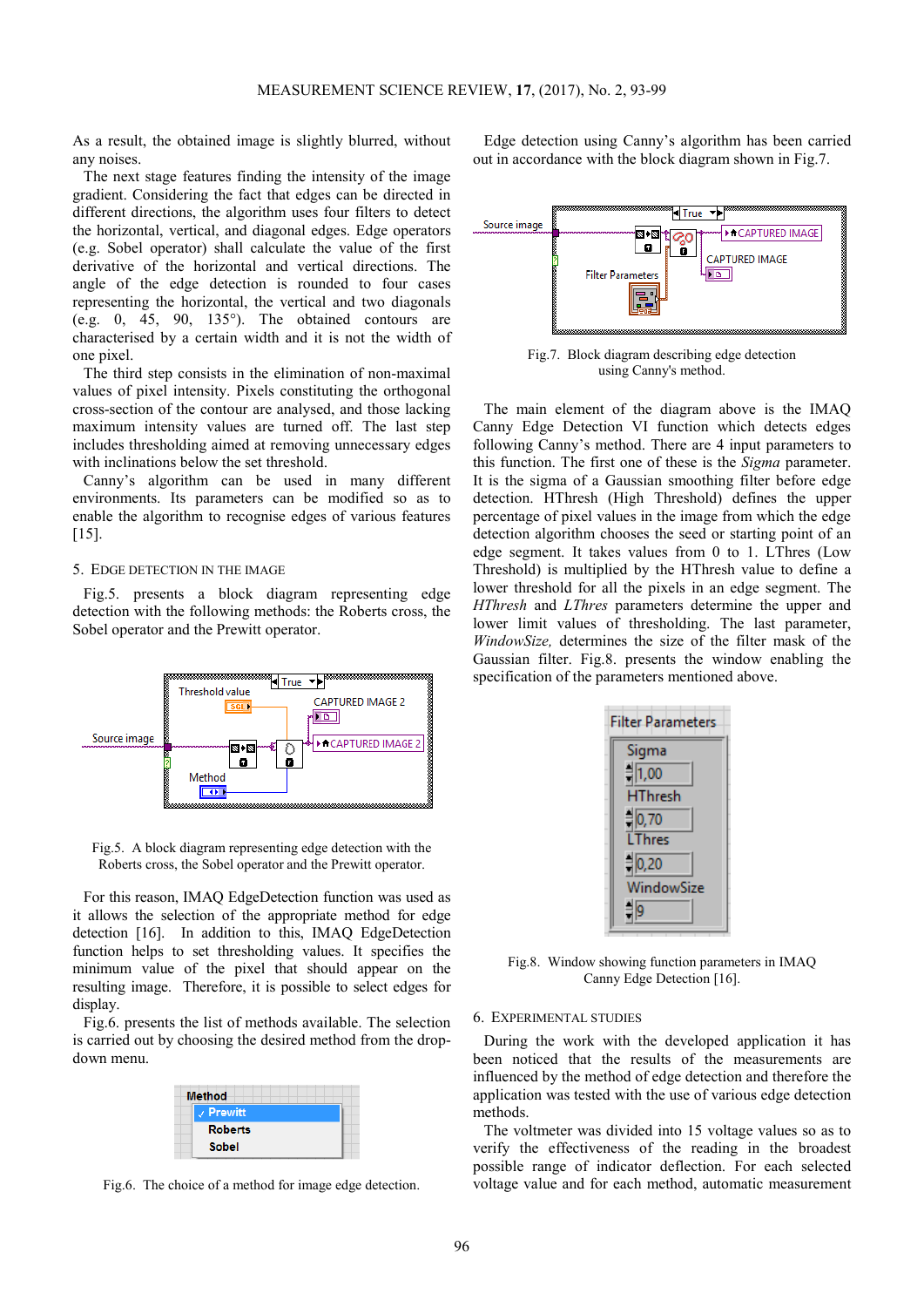of voltage value was made based on the analysis of the registered image.

During analysis, each from the chosen methods was used in order to eliminate noise from image threshold. Selected were four threshold values, i.e. 5, 10, 15, 20 (Fig.5.). The experiment was repeated in each measuring point and for each method and for each threshold value. Table 1. shows the results of the studies carried out for the three methods: the Roberts cross, the Sobel operator and the Prewitt operator.

Based on the data presented in Table 1., it can be concluded that the effectiveness of the reading depends on the method used as well as on threshold values for each method.

|                |         | Automatic reading with a division into methods and threshold values |    |    |              |    |    |         |    |    |    |    |    |
|----------------|---------|---------------------------------------------------------------------|----|----|--------------|----|----|---------|----|----|----|----|----|
| No.            | reading | User's<br><b>Roberts cross</b>                                      |    |    | <b>Sobel</b> |    |    | Prewitt |    |    |    |    |    |
|                |         | 5                                                                   | 10 | 15 | 20           | 5  | 10 | 15      | 20 | 5  | 10 | 15 | 20 |
| 1.             | 9       | 10                                                                  | 10 | 9  | 9            | 10 | 8  | 8       | 9  | 8  | 10 | 10 | 9  |
| 2.             | 13      | 12                                                                  | 12 | 13 | 13           | 12 | 12 | 13      | 13 | 12 | 13 | 13 | 13 |
| 3 <sub>1</sub> | 18      | 17                                                                  | 17 | 18 | 18           | 17 | 17 | 17      | 18 | 17 | 17 | 18 | 18 |
| 4.             | 23      | 24                                                                  | 24 | 23 | 23           | 23 | 23 | 23      | 23 | 23 | 22 | 23 | 23 |
| 5.             | 27      | 28                                                                  | 28 | 27 | 27           | 26 | 26 | 26      | 27 | 28 | 26 | 26 | 27 |
| 6.             | 33      | 32                                                                  | 33 | 33 | 33           | 34 | 33 | 33      | 33 | 34 | 33 | 33 | 33 |
| 7.             | 38      | 38                                                                  | 38 | 38 | 38           | 38 | 38 | 38      | 38 | 38 | 38 | 38 | 38 |
| 8.             | 42      | 42                                                                  | 42 | 42 | 42           | 41 | 42 | 42      | 42 | 41 | 42 | 42 | 42 |
| 9.             | 47      | 47                                                                  | 47 | 47 | 47           | 46 | 47 | 47      | 47 | 46 | 47 | 47 | 47 |
| 10.            | 51      | 51                                                                  | 51 | 51 | 51           | 51 | 51 | 51      | 51 | 51 | 51 | 51 | 51 |
| 11.            | 55      | 55                                                                  | 55 | 55 | 55           | 55 | 55 | 55      | 55 | 55 | 55 | 55 | 55 |
| 12.            | 60      | 61                                                                  | 60 | 60 | 60           | 60 | 60 | 60      | 60 | 60 | 61 | 60 | 60 |
| 13.            | 64      | 64                                                                  | 64 | 64 | 64           | 64 | 64 | 64      | 64 | 64 | 64 | 64 | 64 |
| 14.            | 69      | 69                                                                  | 69 | 69 | 69           | 69 | 69 | 69      | 69 | 69 | 69 | 69 | 69 |
| 15.            | 73      | 73                                                                  | 73 | 73 | 73           | 72 | 72 | 73      | 73 | 73 | 73 | 73 | 73 |

Table 1. The results of the tests for the Roberts, Sobel and Prewitt methods.

Table 2. presents the percentage values of the effectiveness of reading values measured by an analog meter. The effectiveness depends to a large extent on the parameter describing the threshold values.

Table 2. A comparison of the reading effectiveness using various methods.

| Threshold<br>values<br><b>Method</b> | 5        | 10    | 15    | 20   |
|--------------------------------------|----------|-------|-------|------|
| Roberts cross                        | 53.3%    | 73.3% | 100%  | 100% |
| Sobel operator                       | $46.7\%$ | 66.7% | 80%   | 100% |
| Prewitt operator                     | 53.3%    | 66.7% | 86.7% | 100% |

For the value of 20, the performance proved to be 100 % for all verified methods. Also for threshold value equalling

15, the Roberts' method proved to be faultless. Taking into account all tested threshold values, the Roberts cross showed the best performance.

In addition to this, tests using Canny's method (Table 3.) were carried out.

As in the case of the three previous methods, tests were carried out for the same fifteen voltage values. Threshold values (*HThresh* and *LThres*) have been selected based on tests. Three ranges of thresholding were proposed, yielding the best results. Table 3. presents the results of the conducted tests.

The research has proved that Canny's method has not achieved the expected results as the results of this method gave the worst reading results of the measured value. Table 4. presents the percentage values of the effectiveness of the reading for Canny's method.

The value range of L95 H95 thresholds proved to be the most effective. The effectiveness of this was merely 60 %, which is too low to be considered reliable. Compared with previous methods, Canny's method had fairly low results.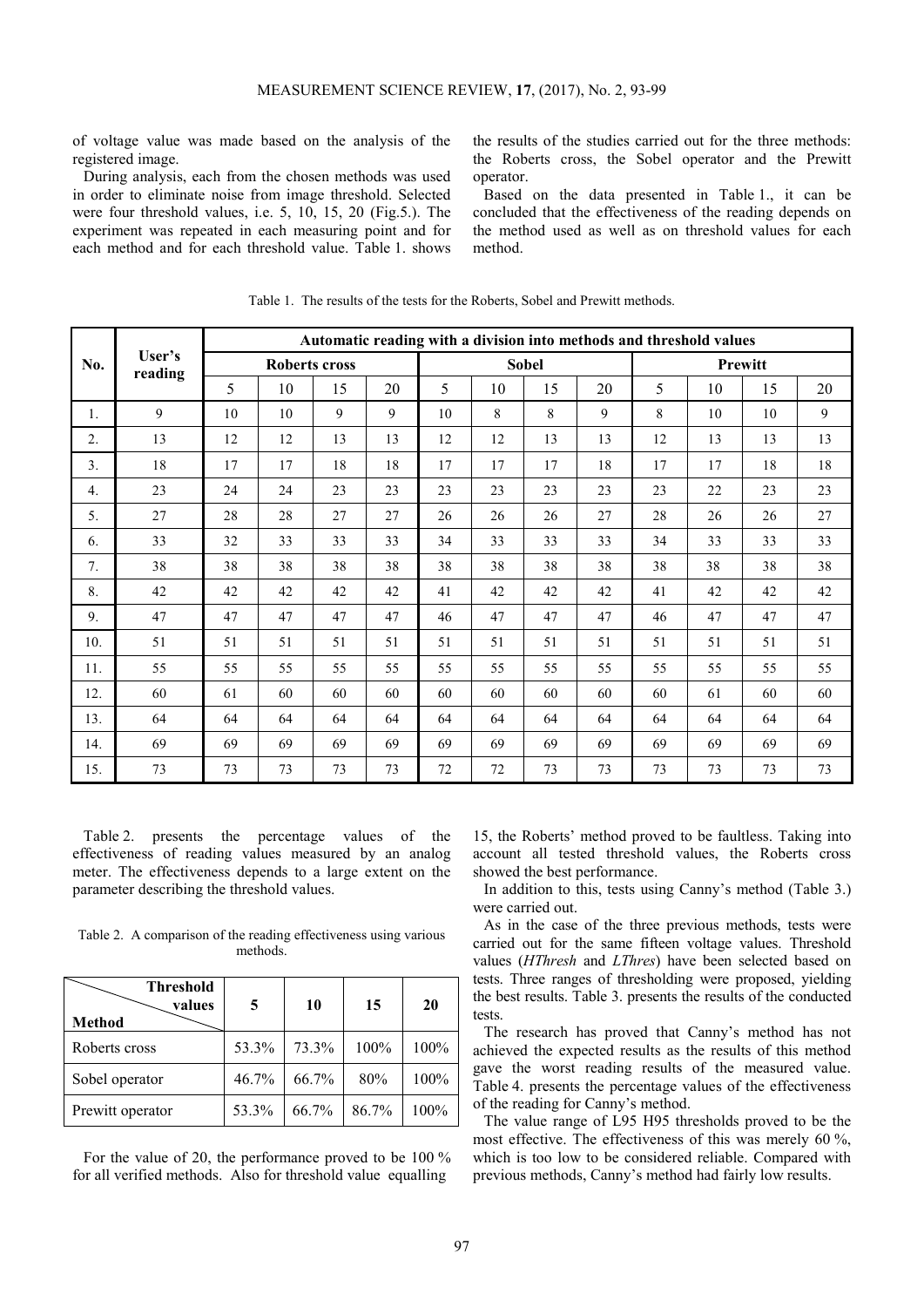| No. | User's<br>reading | <b>Thresholding ranges</b><br>(L - low threshold, H - high threshold) |         |         |  |  |  |  |
|-----|-------------------|-----------------------------------------------------------------------|---------|---------|--|--|--|--|
|     |                   | L90 H90                                                               | L90 H95 | L95 H95 |  |  |  |  |
| 1.  | 9                 | 9                                                                     | 8       | 9       |  |  |  |  |
| 2.  | 13                | 12                                                                    | 12      | 12      |  |  |  |  |
| 3.  | 18                | 17                                                                    | 18      | 18      |  |  |  |  |
| 4.  | 23                | 23                                                                    | 23      | 23      |  |  |  |  |
| 5.  | 27                | 27                                                                    | 28      | 28      |  |  |  |  |
| 6.  | 33                | 33                                                                    | 33      | 33      |  |  |  |  |
| 7.  | 38                | 39                                                                    | 39      | 39      |  |  |  |  |
| 8.  | 42                | 43                                                                    | 42      | 42      |  |  |  |  |
| 9.  | 47                | 47                                                                    | 47      | 48      |  |  |  |  |
| 10. | 51                | 51                                                                    | 52      | 51      |  |  |  |  |
| 11. | 55                | 55                                                                    | 57      | 57      |  |  |  |  |
| 12. | 60                | 62                                                                    | 61      | 61      |  |  |  |  |
| 13. | 64                | 65                                                                    | 64      | 64      |  |  |  |  |
| 14. | 69                | 69                                                                    | 69      | 69      |  |  |  |  |
| 15. | 73                | 74                                                                    | 74      | 73      |  |  |  |  |

Table 3. The results of the studies conducted for Canny's method.

Table 4. The results of the percentage reading using Canny's method.

| Thresholding<br><b><i><u>ranges</u></i></b><br>Method | <b>L90 H90</b> | <b>L90 H95</b> | <b>L95 H95</b> |
|-------------------------------------------------------|----------------|----------------|----------------|
| Canny                                                 | 53.33%         | $46.67\%$      | 60.00%         |

## 7. SUMMARY

The work on the development of systems for image analysis gives increasingly good results and thus is applicable in a growing number of areas. By analysing images, computers take decisions and do not need human control. To a large extent, it facilitates work when computers do some work better than a man. This is the case of image analysis where the computer is able to detect details invisible to the human eye.

The laboratory stand based on the image analysis from camera makes automatic reading of the value measured using an analog meter possible. Application of Hough transform enables to determine the indicator position and in consequence - amount of graduation scale on the analog meter. The calculation of amount of graduation scale into the measured value was executed using the Template Matching method. The template was elaborated which allows to locate the measurement range. One of the factors which provide the correct program operation is appropriate lighting. It was analysed and discussed in the paper [6]. In order to improve the obtained measurement results (i.e. image analysis) the methods of edge detection were used.

The authors used IMAQ Canny Edge Detection function and IMAQ EdgeDetection available in the LabVIEW package.

It was expected that the proposed method of edge detection would increase the effectiveness of the automatic reading of the measured value measured by an analog meter. After carrying out a series of tests, it was concluded that the methods using edge detection gave different results.

The best method has proved to be the Roberts cross, which after setting the correct threshold value gave the most accurate results of reading of the measured value reading, i.e. 100 % effectiveness.

Canny's method has proved to be the least efficient. Despite being the most complex in terms of computing, the method has not proved to be the best. The reason for this may be the width of the edges detected. Too narrow an edge describing an indicator could be incorrectly interpreted by the Hough transform.

**REFERENCES** 

- [1] Tadeusiewicz, R., Korohoda, P. (1997). *Komputerowa analiza i przetwarzanie obrazów*. Kraków, Poland: Wydawnictwo Fundacji Postępu Telekomunikacji. (in Polish)
- [2] Skingley, J., Rye, A.J. (1987). The Hough transform applied to SAR images for thin line detection. *Pattern Recognition Letters*, 6 (1), 61-67.
- [3] Aghajan, H.K., Kailath, T. (1994). SLIDE: Subspacebased line detection. *IEEE Transactions on Pattern Analysis and Machine Intelligence*, 16 (11), 1057- 1073.
- [4] Inigo, R.M., McVey, E.S., Berger, B.J., Wirtz, M.J. (1984). Machine vision applied to vehicle guidance. *IEEE Transactions on Pattern Analysis and Machine Intelligence*, PAMI-6 (7), 820-826.
- [5] Lin, W.C., Dubes, R.C. (1983). A review of ridge counting in dermatoglyphics. *Pattern Recognition*, 16, 1-8.
- [6] Szlachta, A., Sidor, K. (2014). A laboratory stand for automatic reading of the value measured by an analog meter. *Measurement Automation Monitoring*, 60 (8), 548-551.
- [7] Galabov, K.S. (2012). Application of the NI LabVIEW in the verification of analog measuring instruments. *Ϲистеми oбрoбки iнформцй (Information Processing Systems)*, 1 (99), 149-151.
- [8] Hough, P. (1962). *Method and means for recognizing complex patterns*, U.S. patent 3069654.
- [9] Illingworth, J., Kittler, J. (1998). A survey of the Hough transform. *Computer Vision, Graphics, and Image Processing*, 44, 87-116.
- [10] Duda, R.O., Hart, P.E. (1972). Use of Hough transform to detect curves and lines in pictures. *Communications of the ACM*, 15 (1), 11-15.
- [11] Aggarwal, N., Karl, W.C. (2006). Line detection in images through regularized Hough transform. *IEEE Transactions on Image Processing*, 15 (3), 582-591.
- [12] Sypniewski, G. (2015). Metody wizyjne w automatyzacji spawania. *Przegląd Spawalnictwa*, 87 (1), 41-49. (in Polish)